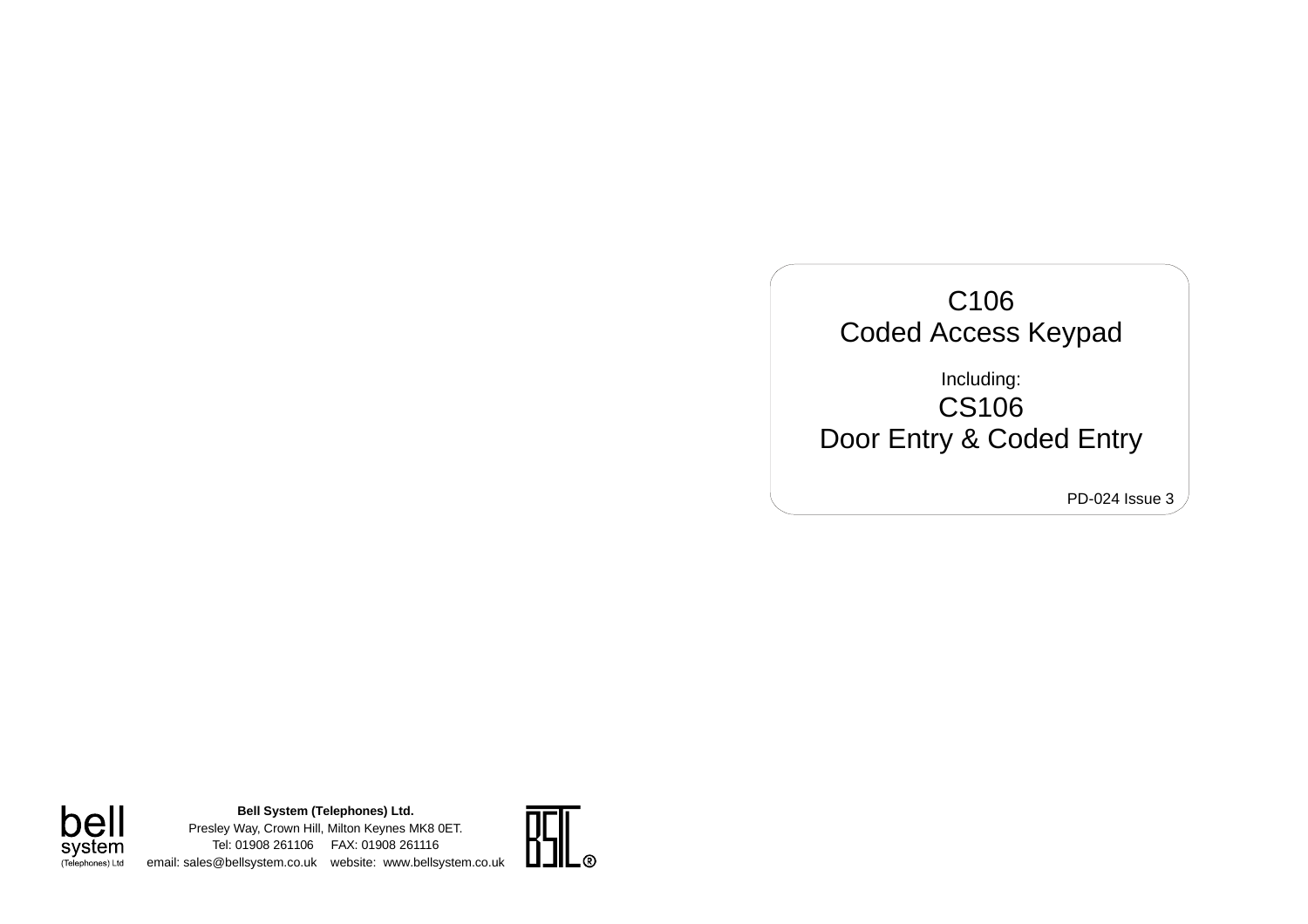|  | C106 Keypad |
|--|-------------|
|--|-------------|

### **Features** Up to 10 codes each of 1 to 8 digits. Two Time Zones for Staff/Executive operation. **Output for Fail-Safe and Fail-Secure locks.** Exit facility. Lock timer. Secure programming via the keypad. Non-volatile memory. **Products** CS106 Series combined coded access and door entry system. **Contents** General Description ............................................. 4 Basic Operation ......................................... 4 Other Features: ......................................... 4 Installation .................................................... 7 Wiring for the C106 Keypad ................................ 7 Cable Requirements ..................................... 8 Power Supply - Important Safety Information .................. 9 Electric Lock Release .................................... 11 High Current Lock Releases .............................. 12 Time Restricted Access ................................. 13 Exit Button ............................................ 13 Programming the C106 Keypad .................................. 14 General ............................................... 14 Changing the Security key (Function 91) ..................... 15 Programming a New Access Codes (Functions 1 to 10) ......... 16 Programming the Action Codes (Functions 51 to 60) ........... 18 Programming The Lock Duration (Function 95) ............... 20 Programming a Lock Delay Time (Function 96) ............... 21

Summary of Program Functions .................................. 23

Programming the Factory Settings (Function 99) .............. 22

Table 1 - Programming Access Codes ...................... 23 Table 2 - Programming of Action Codes ............................. 24 Table 3 - Summary of Action Numbers ............................. 24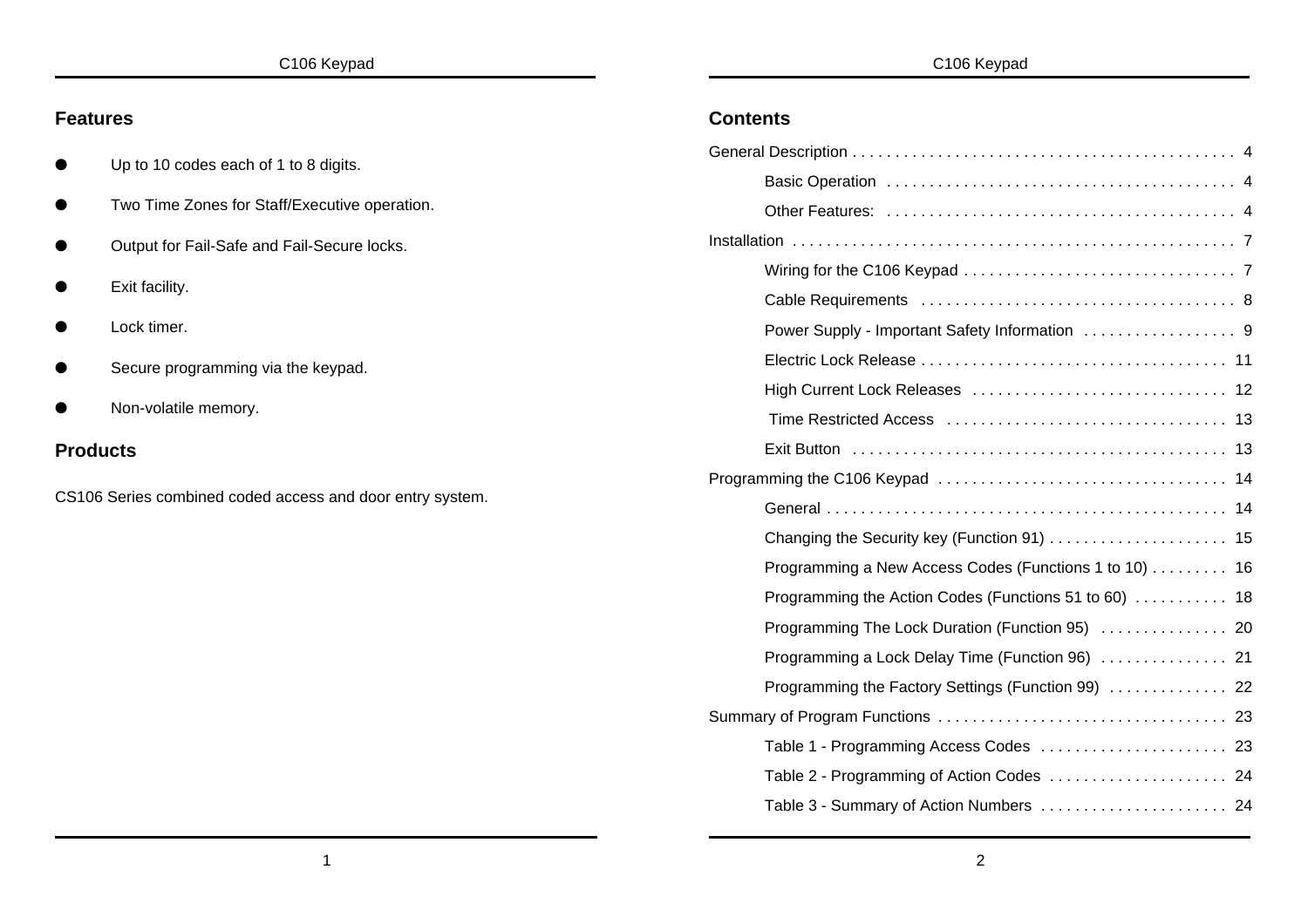| Table 4 - Programming of Other Functions  25              |
|-----------------------------------------------------------|
|                                                           |
| Testing The Lock Release Outputs  26                      |
|                                                           |
|                                                           |
| Programming the Factory Settings with the Test Button  30 |
|                                                           |
|                                                           |
|                                                           |
|                                                           |
|                                                           |
| Installation of the Door Entryphone System 35             |
|                                                           |
|                                                           |
|                                                           |
|                                                           |
|                                                           |
| CS106 - N Wiring (Multi-way Combined)  43                 |
|                                                           |

# **General Description**

The C106 Coded Access Controller is a high quality, versatile security product, controlling access to a door by means of a keypad and an electric lock release mechanism.

## **Basic Operation**

The C106 Keypad may be programmed with up to ten unique access codes. If a valid code is entered on the keypad, the lock release will operate for a preset duration.

The keypad has one green and one red LED to indicate the system status to the user; the green LED indicates that the lock release is operating, whilst the red LED indicates an invalid entry.

# **Other Features:**

## **Multi-codes**

The C106 has ten access codes available each of which can be 1 to 8 digits long. The extra codes are provided for a variety of possible uses:-

- Multi-user applications e.g. for a small office block.
- Time-restricted access (described below).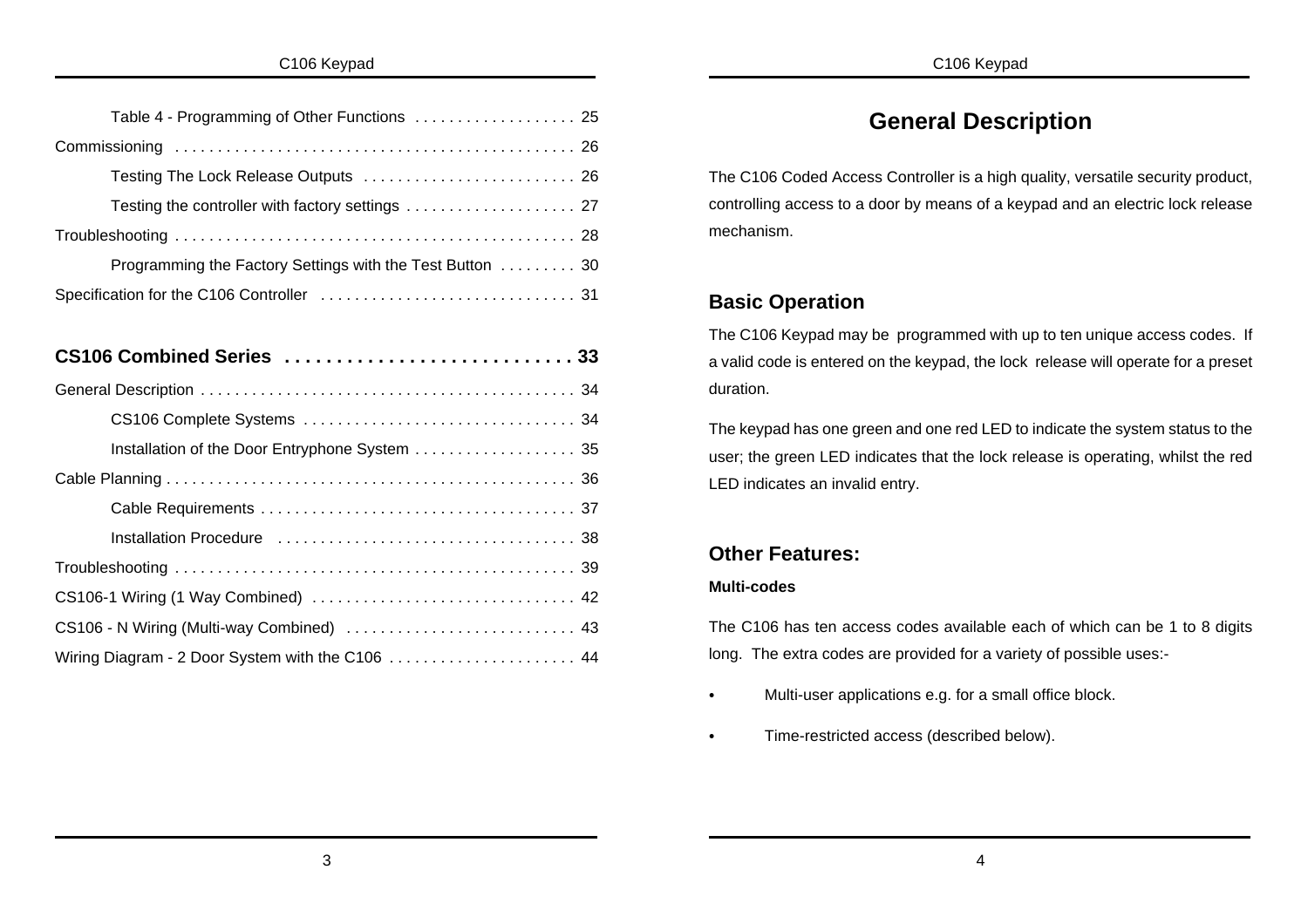### **Time-Restricted Access (Staff/Executive Operation)**

Any of the ten access codes may be programmed to operate during a restricted time period only. This time period can be determined by a time-clock or manually via a key switch.

For example, with factory settings, the operation of code 1 is unrestricted (Executive Code) whilst code 2 is restricted to when the time-clock input is closed (Zone 1 - Staff Code).

Codes can also be programmed to operate during alternate shifts. e.g. code 1 operates when the time-clock input is open (Zone 2) and code 2 operates when the time-clock input is closed (Zone 1).

Refer to 'Programming the Action Codes' page 18 and Table 1 page 24 for further details.

### **Exit Facility**

The Exit facility enables the lock release to be operated directly from a pushbutton for the predetermined lock duration. Typically this would be used to allow personnel to freely exit through the controlled door. The facility may also be used for a Firemans' keyswitch, or to interface with other security products such as a Door Entry Telephone System.

### **Lock Delay**

If required, the lock release can be programmed to operate after a preset time delay, following entry of the access code. This function is useful if the keypad is located a significant distance from the entrance.

### **Non-Volatile Memory**

The access codes and user programs are stored in a protected non-volatile EEPROM memory, which does not rely on batteries. The access codes and other programmable parameters are retained indefinitely without power.

#### **Programmable Options**

In addition to the ten access codes the user may program the following other functions:

- Lock Duration (1-99 seconds)
- Lock Delay Time (0-99 seconds)
- **Time-Restricted Access**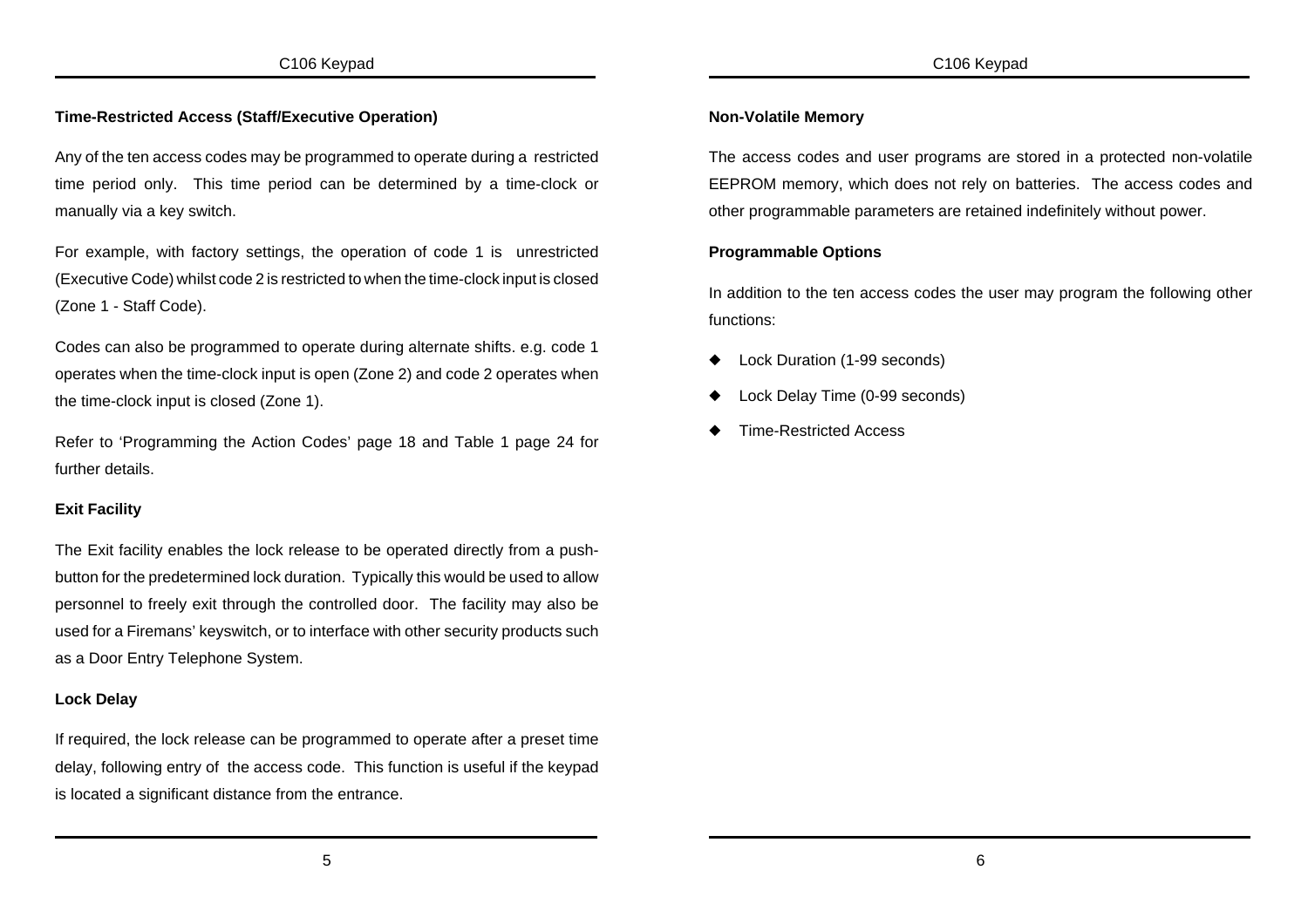# **Installation**

Read carefully all of the information presented in this chapter and then install the system in accordance with the wiring diagram below.

# **Wiring for the C106 Keypad**



# **Cable Requirements**

**Cable Types**

| $0.5$ mm: | Twisted pair, e.g. BT spec CW1308   |
|-----------|-------------------------------------|
| 1.0mm:    | 1.0mm <sup>2</sup> 'Twin and Earth' |

| <b>Connections</b> | No. of cores   | <b>Cable length</b> | <b>Core diameter</b> |
|--------------------|----------------|---------------------|----------------------|
| Power supply       | $\overline{2}$ | up to 15M           | 0.5 <sub>mm</sub>    |
|                    |                | up to 50M           | 1.0 <sub>mm</sub>    |
| Lock release (up   | 2              | up to 5M            | 0.5 <sub>mm</sub>    |
| to 500mA)          |                | up to 25M           | 1.0 <sub>mm</sub>    |
| Time               | 4              | 100M max.           | 0.5 <sub>mm</sub>    |
| Exit               | 2              | 100M max.           | 0.5 <sub>mm</sub>    |

In most cases cable length restrictions should not present a problem, however where longer lengths are required please refer to the manufacturer for advice.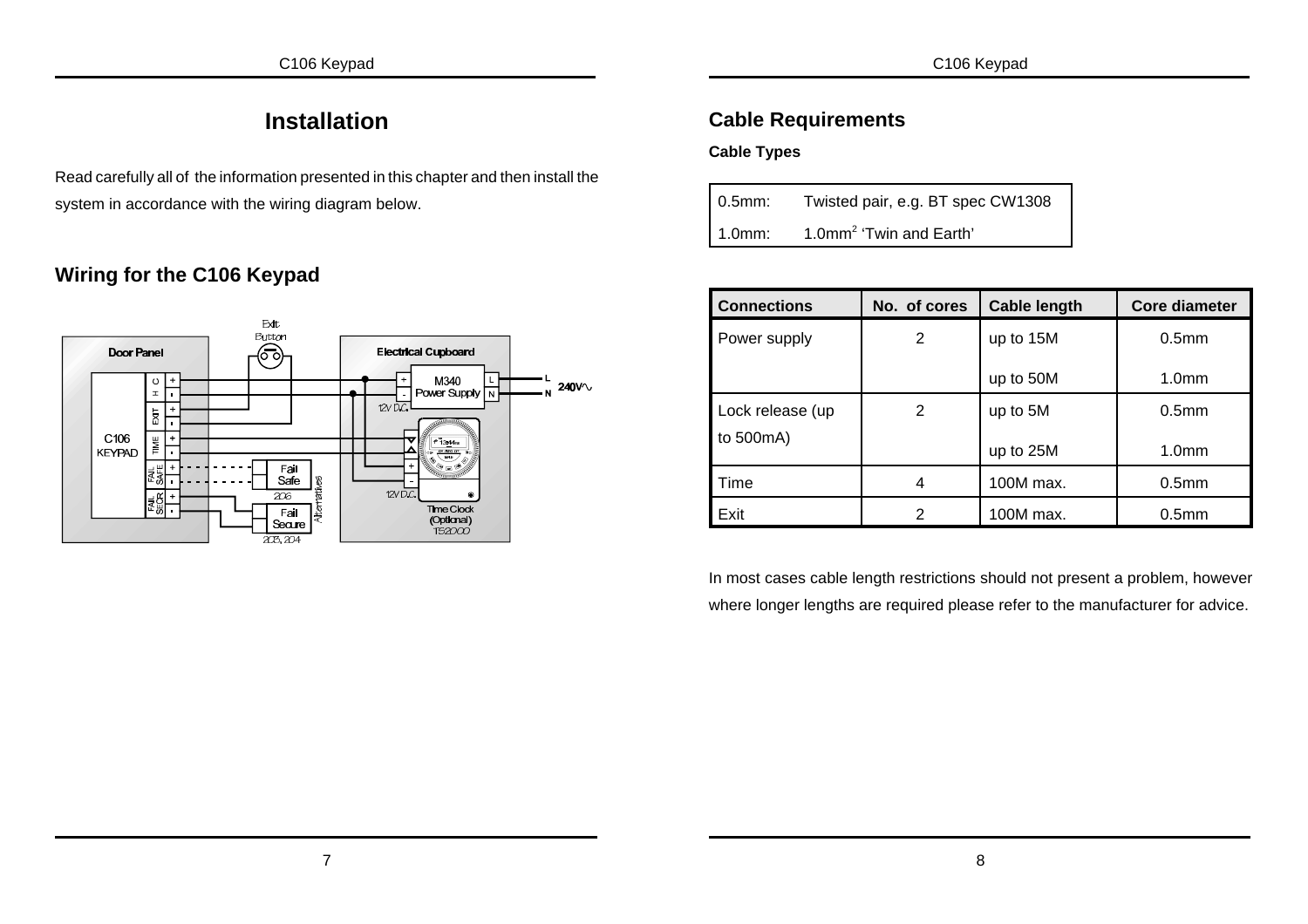## **Power Supply - Important Safety Information**

The Model 340 Power Supply must be wall-mounted on to plasterboard, wood or a similar non-conductive material, in a protected indoor environment and close to a 240V AC electrical supply eg. an electrical cupboard. Connections to the 240V AC mains supply must be carried out by a qualified electrician or similar competent person, and made in accordance with accepted safety practices.

A two-pole switch ( as provided by a Consumer Unit or Switch-Fuse) must be included to isolate both Live and Neutral during Installation or Maintenance. The circuit must be protected by a fuse or other current-limiting device, rated according to the capacity of the cable used, up to a maximum of 10A.

#### **Fuse**

The transformer is protected by a fuse; always replace this with the correct type and rating:

T200mA 250V (20mm glass fuse, 200mA, 250V, Time delay, approved to BS EN 60127 or equivalent)

#### **Mains Cables**

Use only mains cable to BS6004, BS6500, or equivalent, within the following specified limits:

|                    | Minimum                         | Maximum          |
|--------------------|---------------------------------|------------------|
| Conductor Diameter | 1.0mm $(0.75$ mm <sup>2</sup> ) | 2.25mm $(4mm^2)$ |
| Cable Diameter     | 4.0 <sub>mm</sub>               | 8.0mm            |

When fitting the cables (both primary and secondary) ensure that the cable entry cut-outs in the enclosure lid are no larger than necessary for the cable diameter used and under no circumstances must they be taken beyond the outer cut-out zones.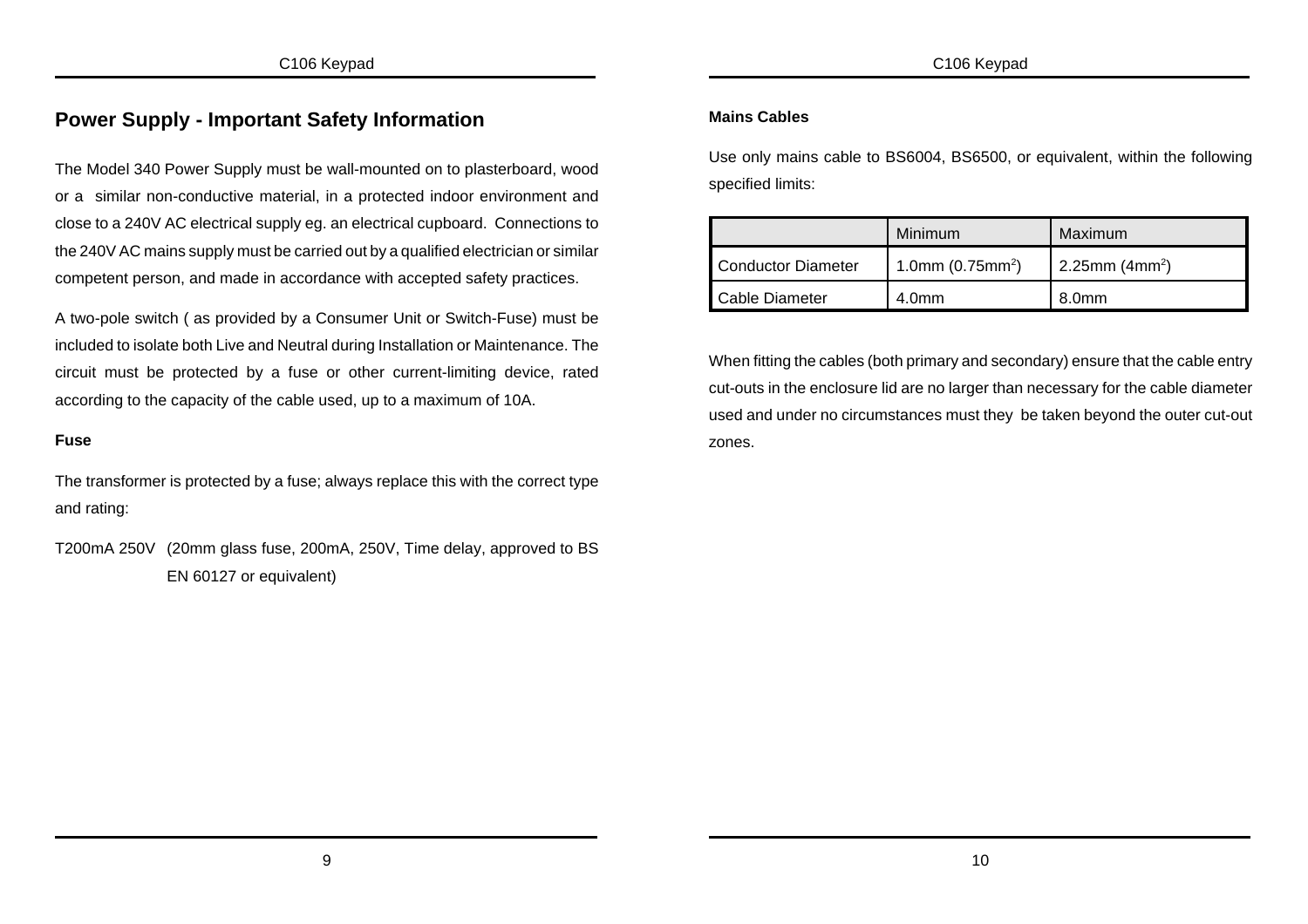## **Electric Lock Release**

When installing lock releases please allow a little movement on the door as operation will be impaired if fitted too tightly.

The C106 Keypad provides two alternative pairs of connections for direct connection of an electric lock releases:-

**'FAIL SECR'** : Use these connections for 'Fail-Secure' lock releases. These devices require power to release the lock and will secure the door in the event of power failure. These are the most commonly used lock releases.

**'FAIL SAFE'** : Use these connections for 'Fail-Safe' lock releases and magnetic locks. Both of these devices require continuous power to lock the door and will release the door if power fails.

**Note** 'Fail Safe' lock releases are DC only

These outputs are rated at the input voltage (12V  $\equiv$ , 12V  $\Diamond$ ) with a maximum current consumption of 0.5A.

## **High Current Lock Releases**

For a lock release or a magnetic lock rated higher than 0.5A an additional power supply will be required. In addition a relay must be used to interface with the C106 Keypad.

The relay contacts, or the lock-release, must be fitted with a suitable suppression device to prevent voltage transient and electromagnetic interference being generated by the coil of the lock release. (Refer to manufacturer for further advice).

Consideration should be given to the problem of a voltage drop at the lock release. Please refer to the manufacturer of the particular lock release for information on suitable cable length versus thickness and power supply rating.

**High Current Lock Release**

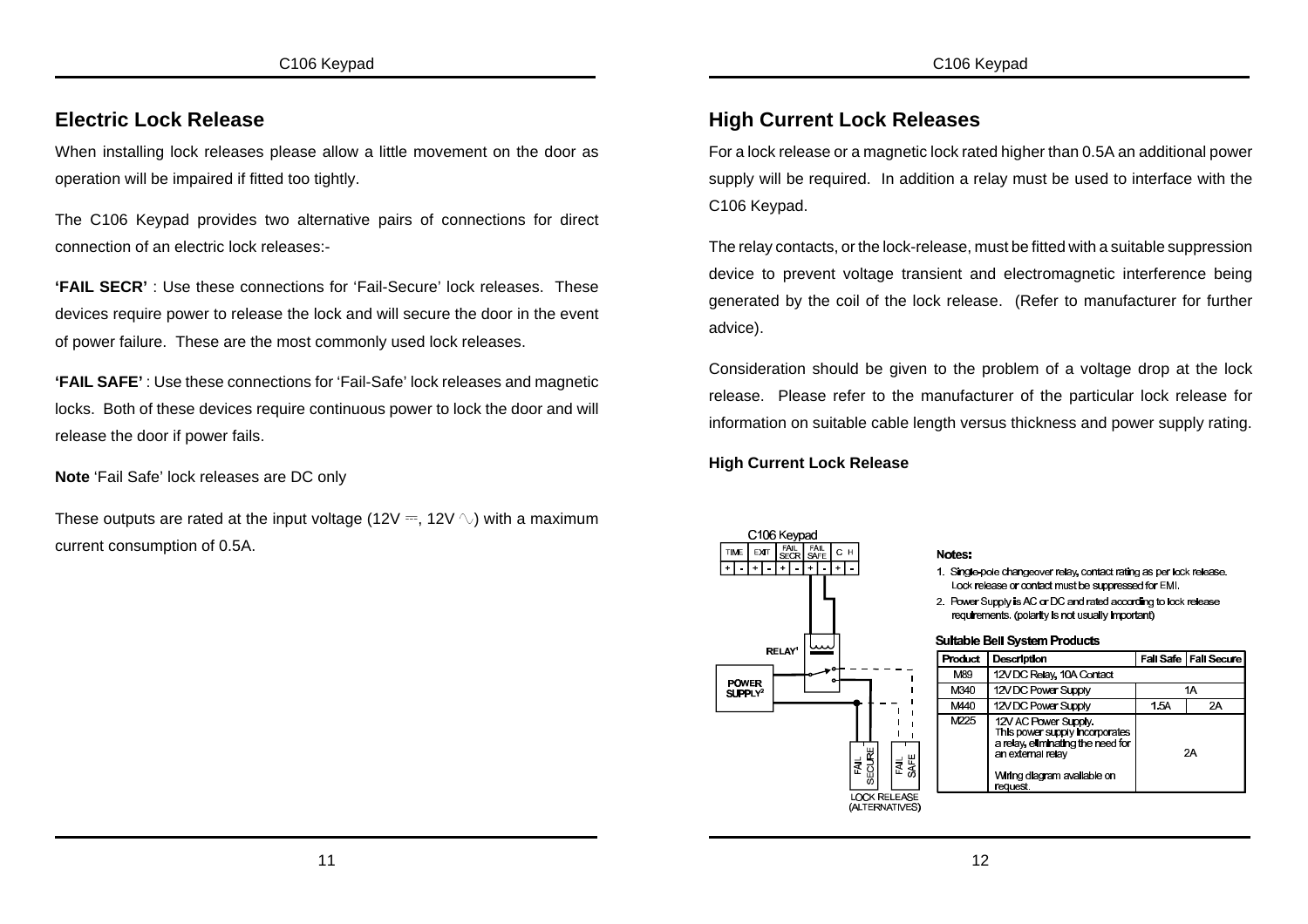## **Time Restricted Access**

The C105 Keypad has a pair of terminals marked 'TIME' which can be connected to an external Time Clock or Key switch to control time-restricted access. Any switch contact must be fully isolate (i.e. voltage free), refer to 'Optional Components' at the front of this manual for a suitable Time Clock.

Access code may be programmed as follows:

| <b>Access</b>  | <b>Time Switch Status</b> | <b>Usage</b>    |
|----------------|---------------------------|-----------------|
| No Restriction |                           | Executive       |
| l Zone 1       | <b>Contact Closed</b>     | Staff (shift 1) |
| Zone 2         | <b>Contact Open</b>       | Staff (shift 2) |

## **Exit Button**

The terminal marked 'EXIT' may be connected to an external push-button (e.g. M5077 switch) for 'push to exit' operation. Momentarily operating this button will directly operate the lock release for the programmed duration.

Alternatively, the input may be used with a Fireman's Override keyswitch, which should be of the normally-open type. If this feature is to be used it is important that the lock release be of a continuously-rated design.

In general, a switch connected to the 'EXIT' terminals should be fully isolated i.e. voltage-free.

# **Programming the C106 Keypad**

## **General**

The 10 access codes, lock time etc, are all programmed via the keypad. To prevent unauthorised use, a security key (1 - 8 digits) must be entered.

The basic principle of programming is as follows:

#### **Procedure**

- $\blacklozenge$  Enter the security key (1 to 8 digit number).
- Enter a key sequence on the keypad.
- Observe both the red and green LEDs flash for one second.
- When all functions are programmed, exit program mode by pressing **\*\***.

Each program function is described in detail on the following pages.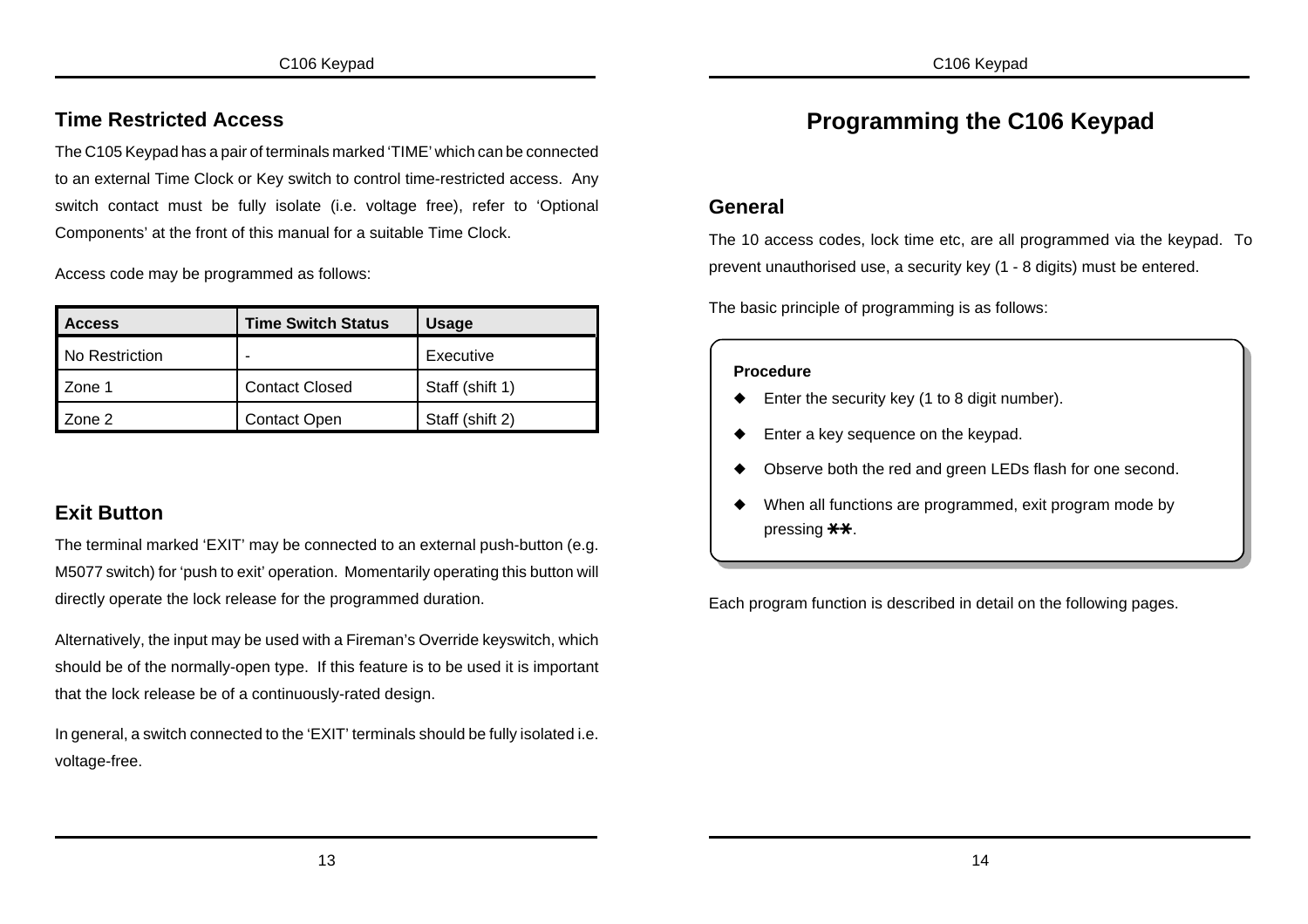# **Changing the Security key (Function 91)**

The security key is the code that must be entered on the keypad to gain access to program mode.

The security key is factory set to **1212**, to maintain security we recommend that this be changed immediately.

To ensure an adequate level of security it is recommended that a minimum of 4 digits be used for the security key, giving 10,000 combinations.



# **Programming a New Access Codes (Functions 1 to 10)**

The C106 Keypad has ten access codes. Each code may be between 1 to 8 digits long.

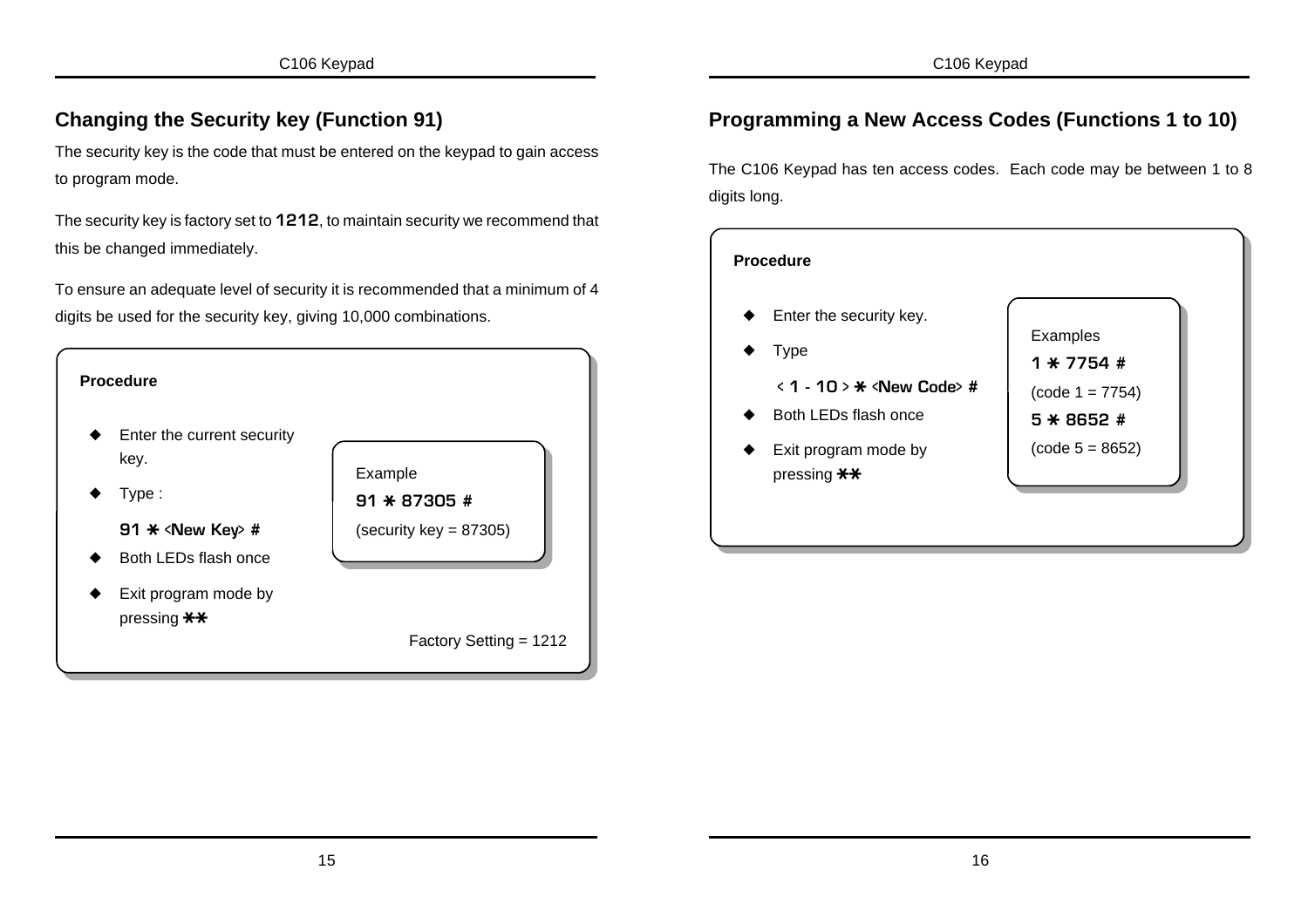### **Choosing an access code**

To ensure an adequate level of security it is recommended that a minimum of 4 digits be used for each access code, giving 10,000 combinations. Codes should be chosen carefully to avoid obvious sequences and repetitions (e.g. 12345, 258, 4444) which may be easily guessed or discovered. Try to choose codes with a random appearance (e.g. 6149, 186403) and avoid telephone numbers and other meaningful codes which, again, may be guessed by a would-be intruder. It is also a good idea to regularly change the access codes.

When choosing access codes it is important that no code is a subset of another code, e.g. If code  $1 = 234$  and the code  $2 = 12345$ , code 2 would never open the door as 234 is a subset of 12345.

### **Maintenance**

It is important also that the keypad be regularly cleaned to remove finger marks which may give clues as to the access code. Use a soft cloth moistened with dilute detergent. Do not use organic solvents or any other cleaner.

# **Programming the Action Codes (Functions 51 to 60)**

Each access code has an associated action number. This is a single digit from 0-3 which determines the action that occurs following the entry of that access code.

Function 51 - Code 1 action code.

Function 52 - Code 2 action code. **. .**

**.**  Function 60 - Code 10 action code.

## **Summary of Action Codes**

| Code | <b>Action</b>                                           |
|------|---------------------------------------------------------|
| 0    | No action (code is disabled)                            |
|      | Lock operates                                           |
| 2    | Lock operates only if Time contacts are closed (Zone 1) |
| 3    | Lock operates only if Time contacts are open (Zone 2)   |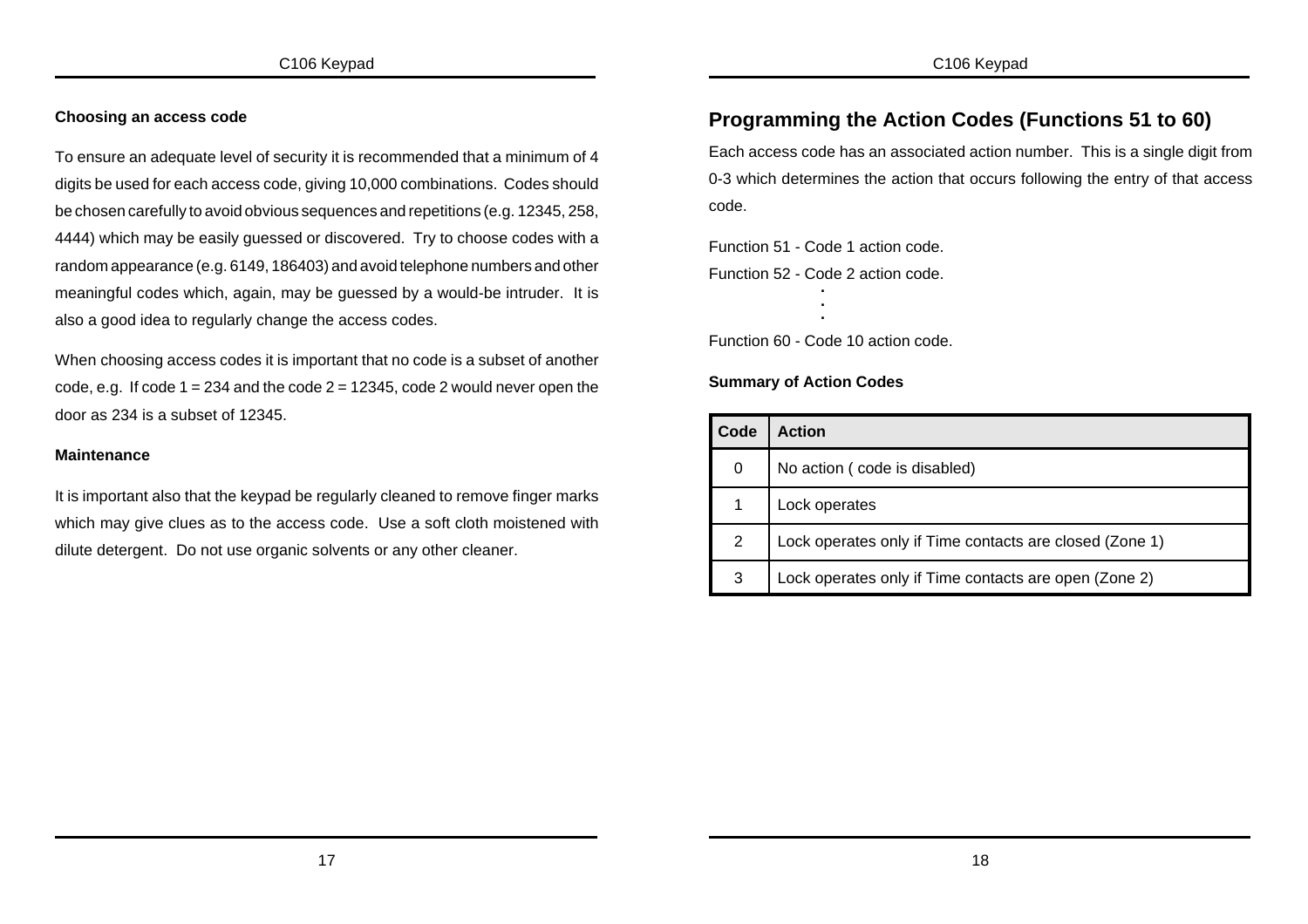

| <b>No</b> | <b>Function</b>                           | <b>Key Sequence</b>     | <b>Factory Setting</b>                   |
|-----------|-------------------------------------------|-------------------------|------------------------------------------|
| 51        | Code 1 Action Number                      | 51 $\star$ <0-3> #      | (Operate always)                         |
| 52        | Code 2 Action Number                      | $52 * 0-3$ #            | 2 (Zone 1 - Operate<br>when Time closed) |
| 53<br>60  | Code 3 to Code 10<br><b>Action Number</b> | 53 - 60 $\star$ <0-3> # | (Disabled)<br>0                          |

# **Programming The Lock Duration (Function 95)**

This is the duration the lock release will operate for when triggered by an access code or by the 'EXIT' input. It is programmable in the range 1-99 seconds.

| <b>Procedure</b>        |                               |  |  |  |
|-------------------------|-------------------------------|--|--|--|
| Enter the security key. |                               |  |  |  |
|                         | Example                       |  |  |  |
| Type:                   | $95 * 7 *$                    |  |  |  |
| $95 * 1 - 99$ #         | (7 seconds)                   |  |  |  |
| Both LEDs flash once    | $95 + 12 +$                   |  |  |  |
| Exit program mode by    | (12 seconds)                  |  |  |  |
| pressing **             |                               |  |  |  |
|                         | Factory Setting $=$ 3 seconds |  |  |  |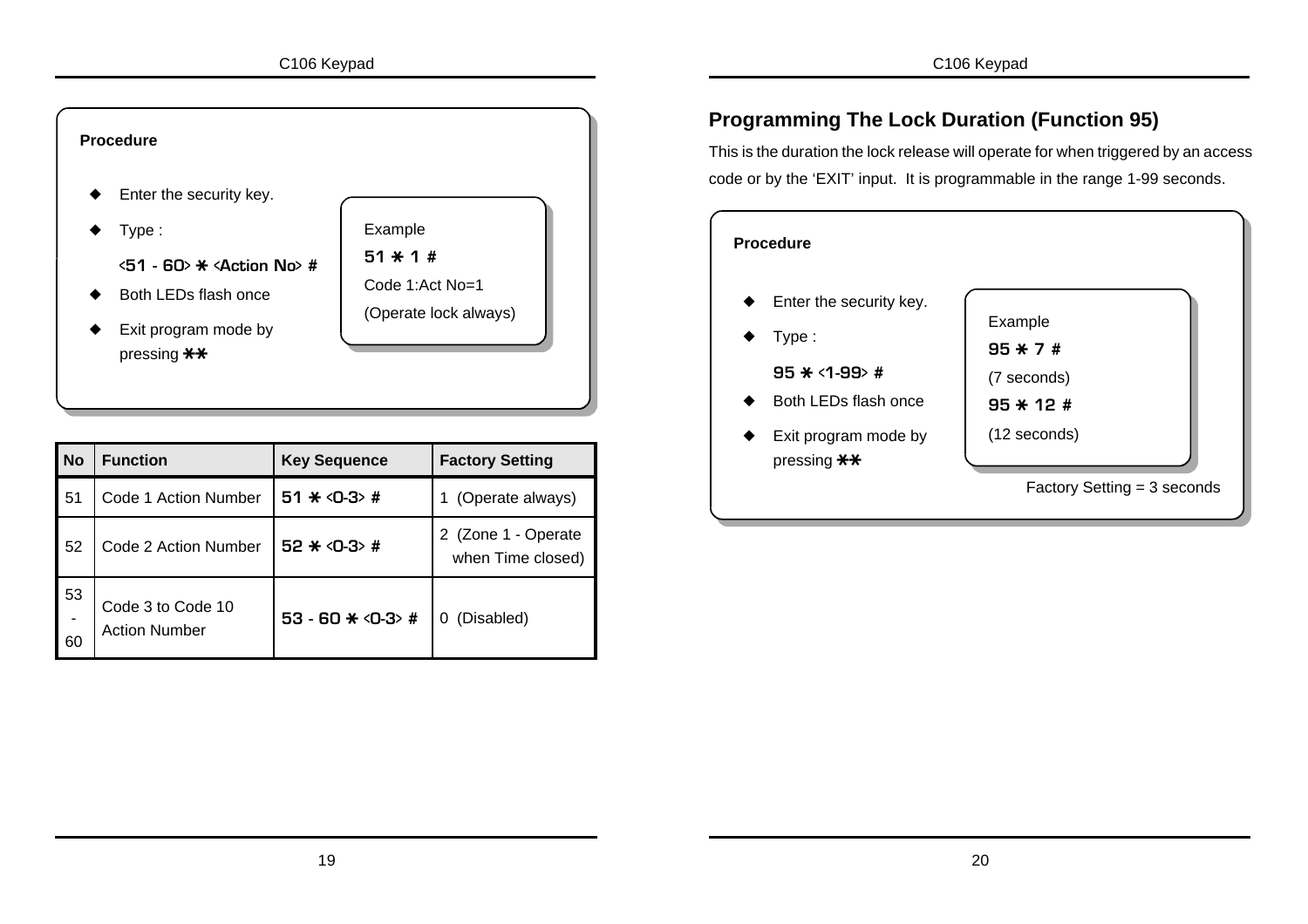## **Programming a Lock Delay Time (Function 96)**

This function causes a delay (0-99 seconds) to be introduced between the triggering of the lock release and its operation. Typically, this facility is used when the keypad is located some distance from the entrance.



# **Programming the Factory Settings (Function 99)**

In the event of any problems, always return to Factory settings.



| <b>No</b> | <b>Function</b>             | <b>Factory Setting</b>       |
|-----------|-----------------------------|------------------------------|
| 1         | Program Code 1              | 12345                        |
| 2         | Program Code 2              | 67890                        |
| $3 - 10$  | Program Codes 3 to 10       | Disabled                     |
| 51        | Code 1 Action Number        | (Operate always)             |
| 52        | Code 2 Action Number        | 2 (Operate when Time closed) |
| $53 - 60$ | Code 3 to 10 Action Numbers | (Disabled)<br>0              |
| 91        | Security key                | 1 2 1 2                      |
| 95        | <b>Lock Duration</b>        | 3 seconds                    |
| 96        | Lock Delay                  | (Disabled)                   |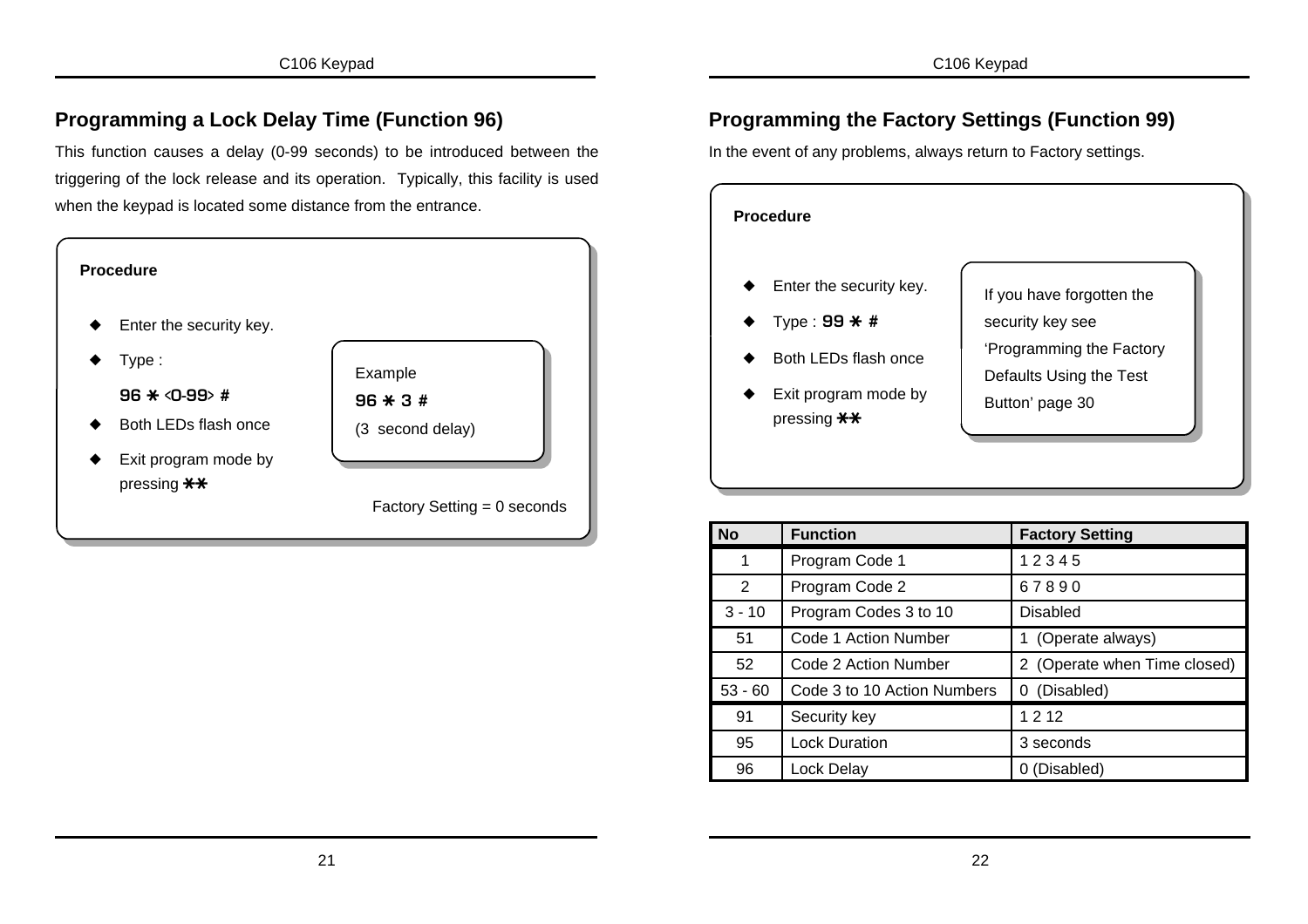# **Summary of Program Functions**

# **Table 1 - Programming Access Codes**

| No.            | <b>Function</b> | Key sequence              | <b>Factory Setting</b> |
|----------------|-----------------|---------------------------|------------------------|
| 1              | Program Code 1  | 1 $\star$ <1-8 digits> #  | 12345                  |
| $\overline{2}$ | Program Code 2  | 2 $\star$ <1-8 digits> #  | 67890                  |
| 3              | Program Code 3  | $3 \times 1-8$ digits #   | Disabled               |
| 4              | Program Code 4  | 4 $*$ <1-8 digits> #      | Disabled               |
| 5              | Program Code 5  | 5 $*$ <1-8 digits> #      | Disabled               |
| 6              | Program Code 6  | $6 \times 1-8$ digits> #  | Disabled               |
| $\overline{7}$ | Program Code 7  | 7 $*$ <1-8 digits> #      | <b>Disabled</b>        |
| 8              | Program Code 8  | 8 $\star$ <1-8 digits> #  | Disabled               |
| 9              | Program Code 9  | 9 $\star$ <1-8 digits> #  | Disabled               |
| 10             | Program Code 10 | 10 $\star$ <1-8 digits> # | Disabled               |

# **Table 2 - Programming of Action Codes**

| <b>No</b> | <b>Function</b>       | <b>Key Sequence</b>     | <b>Factory Setting</b>          |
|-----------|-----------------------|-------------------------|---------------------------------|
| 51        | Code 1 Action Number  | 51 $\star$ <0-3> #      | 1 (Operate always)              |
| 52        | Code 2 Action Number  | $52 * 0-3$ #            | 2 (Operate when<br>Time closed) |
| 53        | Code 3 Action Number  | 53 $\star$ <0-3> #      | 0 (Disabled)                    |
| 54        | Code 4 Action Number  | 54 $\star$ <0-3> #      | 0 (Disabled)                    |
| 55        | Code 5 Action Number  | 55 $\star$ <0-3> #      | (Disabled)<br>0                 |
| 56        | Code 6 Action Number  | 56 $*$ <0-3> #          | (Disabled)<br>0                 |
| 57        | Code 7 Action Number  | 57 $\star$ <0-3> #      | (Disabled)<br>0                 |
| 58        | Code 8 Action Number  | 58 <del>*</del> <0-3> # | 0 (Disabled)                    |
| 59        | Code 9 Action Number  | 59 $*$ <0-3> #          | (Disabled)<br>0                 |
| 60        | Code 10 Action Number | 60 $\star$ <0-3> #      | (Disabled)<br>0                 |

# **Table 3 - Summary of Action Numbers**

| Code | <b>Action</b>                                           |
|------|---------------------------------------------------------|
| 0    | No action (code is disabled)                            |
|      | Lock operates                                           |
| 2    | Lock operates only if Time contacts are closed (Zone 1) |
| 3    | Lock operates only if Time contacts are open (Zone 2)   |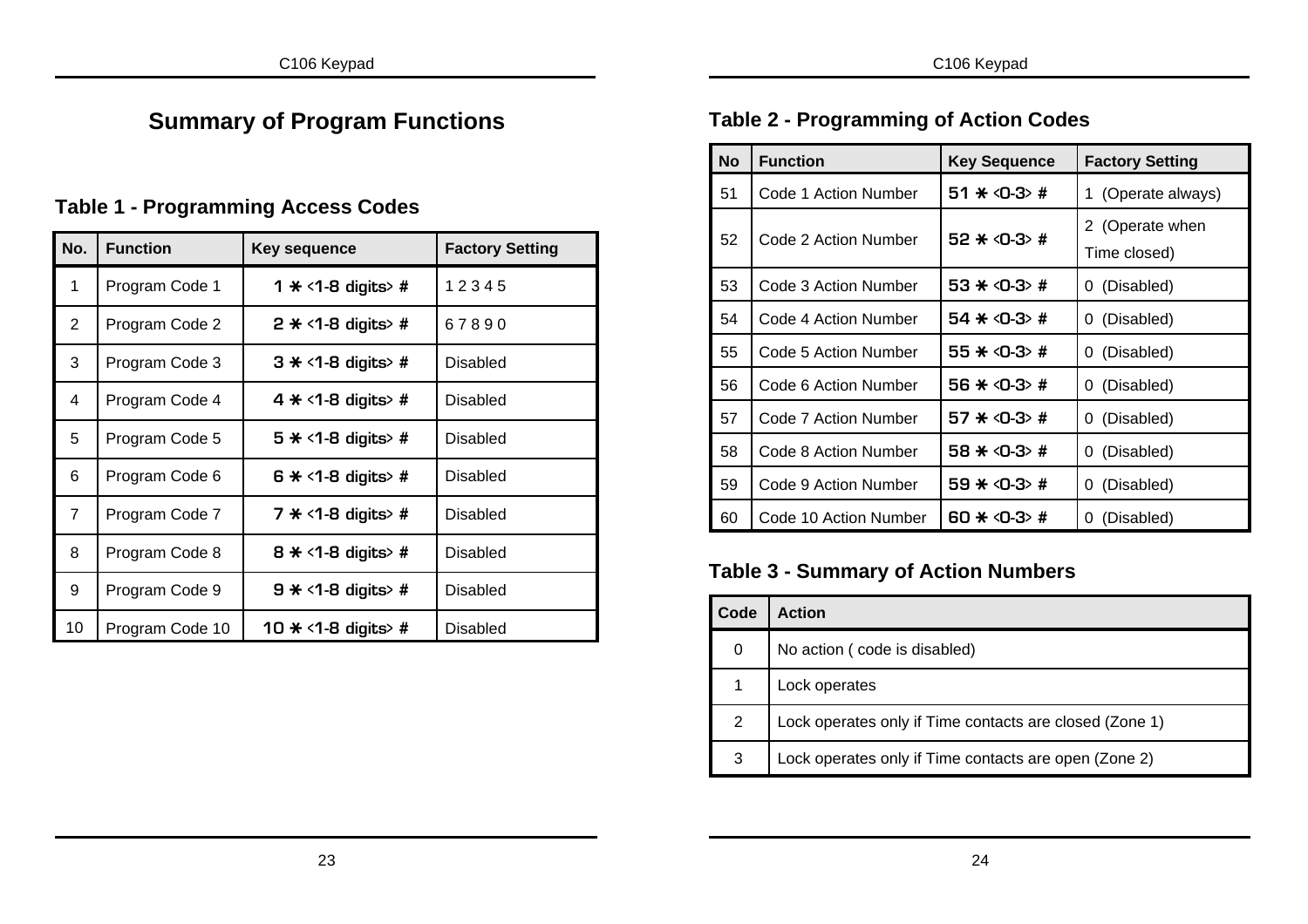## **Table 4 - Programming of Other Functions**

| <b>No</b> | <b>Function</b>             | <b>Key Sequence</b>       | <b>Factory Setting</b> |
|-----------|-----------------------------|---------------------------|------------------------|
| 91        | Security key                | 91 $\star$ <1-8 digits> # | 1 2 1 2                |
| 95        | <b>Lock Duration</b>        | 95 $\star$ <1-99 secs> #  | 3 seconds              |
| 96        | Lock Delay                  | 96 $\star$ <0-99 secs> #  | 0 (Disabled)           |
| -99       | Program Factory<br>Settings | $99 * #$                  |                        |

# **Commissioning**

After installation of the C106 unit, follow the two test procedures below; any problems can be diagnosed from the troubleshooting section. Finally program the required security and access codes (page 15).

## **Testing The Lock Release Outputs**

Ensure that the lock release is connected to the correct output (as shown in the Wiring diagram on page 7).

### **Press and hold the C106 Keypad TEST button:**



- ! Both of the Lock Outputs (Fail-Safe and Fail-Secure) and both red and green LEDs will illuminate.
- ! After 5 seconds the LEDs will start to alternate and the lock output will stop operating; you should release the test button at this stage to avoid programming the factory settings (see page 30).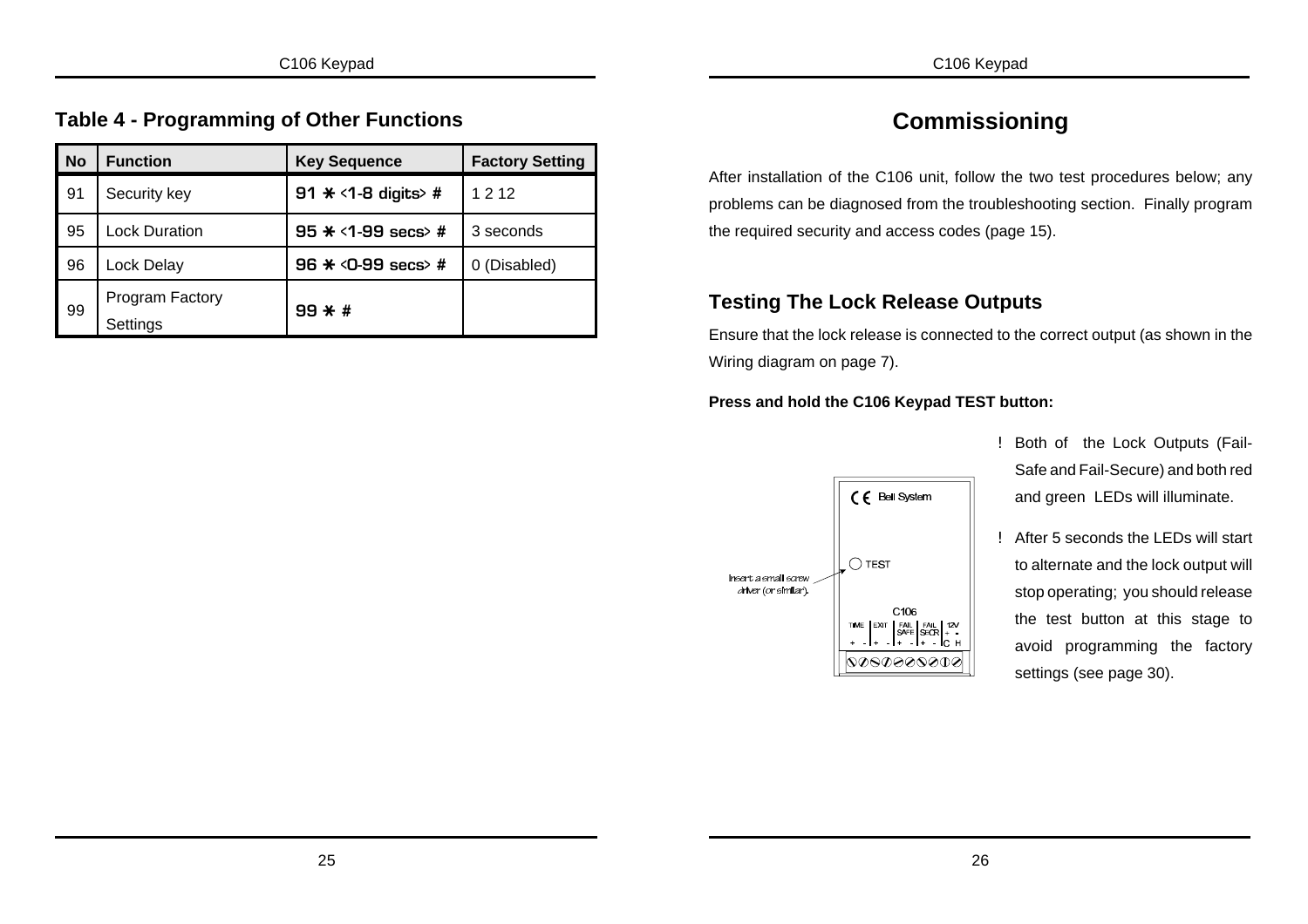## **Testing the controller with factory settings**

Before proceeding with this test ensure that the lock release is working correctly by following the tests on page 26.

Program to factory settings by following the instructions on page 22, 30.

- ó Type in code 1 (**1 2 3 4 5**) this should operate the lock release for 3 seconds.
- If a time clock is present on the system, manually switch it to OFF and type code 2 (**6 7 8 9 0**), nothing should happen. Now manually switch the time clock to ON and retype code 2 (**6 7 8 9 0**) - the lock release should operate for 3 seconds.
- Reprogram code 1 to another value by following the instructions under the heading 'Programming new access codes' (page 15); check that the new code operates the lock release and that the old one does not.
- ó If everything is functioning correctly, reprogram the security key (factory set to **1212**), to maintain security.
- Reprogram access codes, action codes and other parameters as required (pages 14 to 22).

# **Troubleshooting**

Use the table below to determine the most probable cause of a fault condition.

| <b>Symptom</b>                                                                   | <b>Possible Cause/Remedy</b>                                                                                                                                                                         |  |
|----------------------------------------------------------------------------------|------------------------------------------------------------------------------------------------------------------------------------------------------------------------------------------------------|--|
|                                                                                  | Power Supply is overloaded. Remove<br>externally connected components until<br>the fault disappears.                                                                                                 |  |
| When power applied nothing<br>happens (LEDs do not flash)                        | Polarity not correct. Measure the<br>voltage at the C106 $(+, -)$                                                                                                                                    |  |
|                                                                                  | <b>Check Power Supply Fuses. Always</b><br>replace with fuses of the correct type<br>and rating.                                                                                                     |  |
| Lock release operates in<br>reverse                                              | Incorrect output has been used;<br>Transpose connections between Fail-<br>safe and Fail-secure outputs.                                                                                              |  |
| Red and Green LEDs flash<br>together when attempting to<br>operate lock-release. | Fail-secure Lock release output is<br>short-circuited or of an incorrect rating;<br>temporarily disconnect the lock release<br>and retry (Green LED on for 3 secons),<br>test lock release (page 26) |  |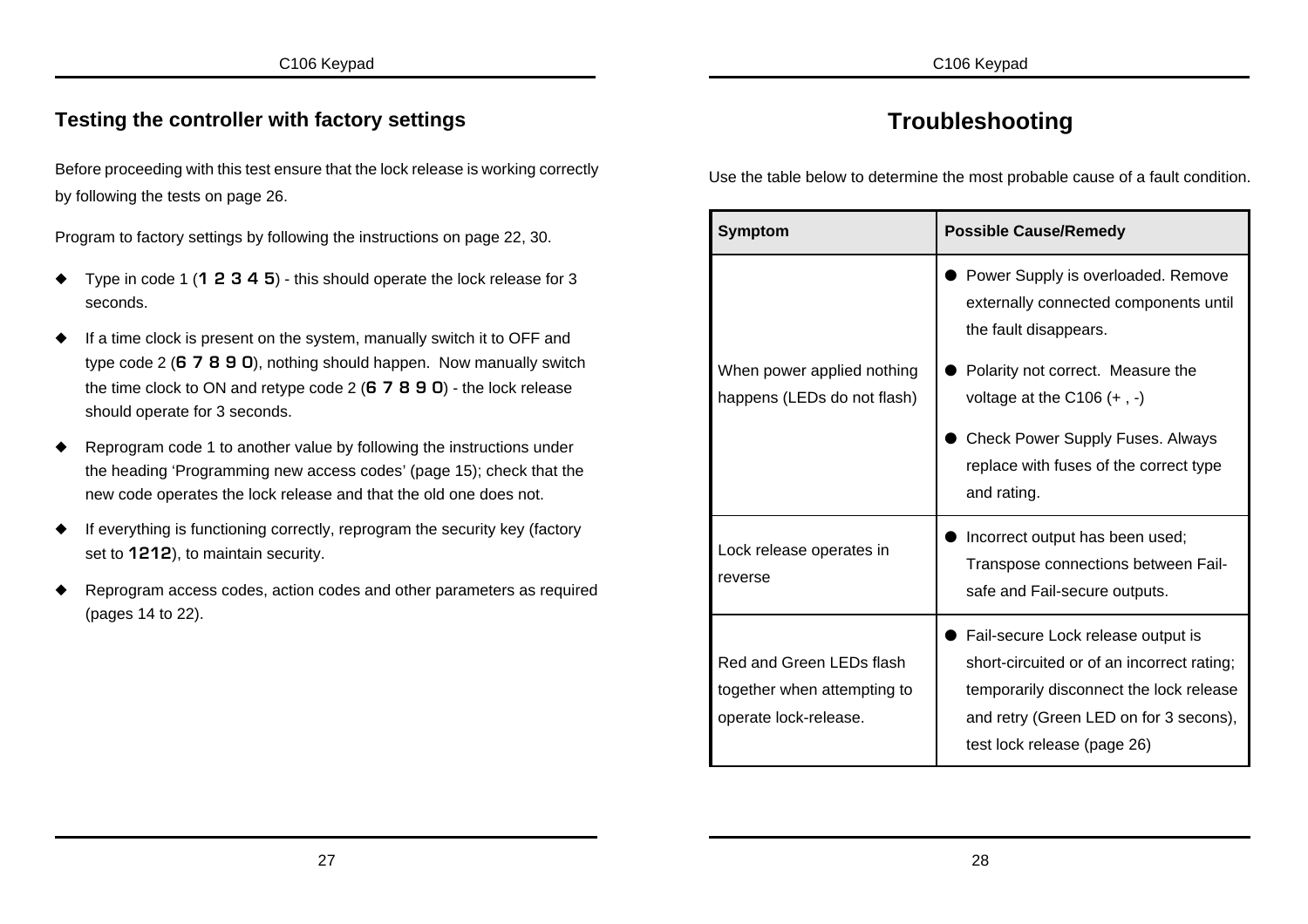| <b>Symptom</b>                                                                          | <b>Possible Cause/Remedy</b>                                                                                                                                                                                                                                |
|-----------------------------------------------------------------------------------------|-------------------------------------------------------------------------------------------------------------------------------------------------------------------------------------------------------------------------------------------------------------|
| The lock release fails to<br>operate when the Test button<br>is pressed                 | Check the lock release and its wiring<br>by moving the lock connections to<br>+ C, -H, (forcing the lock)<br>Measure the voltage on the FAIL<br>SECR terminals; this should be the<br>same as the power supply (13.8V)<br>while the test button is pressed. |
| Lock release does not<br>operate when Exit Button is<br>pressed.                        | Test by applying a short-circuit directly<br>to the 'EXIT' terminals; Check<br>connections to Exit button.                                                                                                                                                  |
| Lock operates from the test<br>button but does not operate<br>when the code is entered. | Check C106 Keypad is correctly<br>programmed; Restore to Factory<br>Settings (page 22, 30);<br>Time Clock in wrong state; reprogram<br>action code, manually switch the time<br>clock.                                                                      |
| Lock release is permanently<br>active                                                   | 'EXIT' terminals are short-circuited;<br>temporarily remove connections to<br>'EXIT' and re-test unit.                                                                                                                                                      |

# **Programming the Factory Settings with the Test Button**

In the event of any problems, always return to Factory Settings. If the security key has been forgotten, the test button can be used to restore factory settings.

In the case of a fault disconnect the lock release, before following this procedure.

This operation will restore all codes, times and functions to the factory settings (see Table 1 page 23 for the complete list).

This facility is useful for fault diagnosis. It makes use of the Test Button on the C106 Keypad. It is always advisable to return to this condition whenever the unit appears to malfunction during installation or following an unsuccessful programming session.



Finally the red and green LED will flash for 1 second and extinguish. The Factory setting are now programmed; release the TEST button.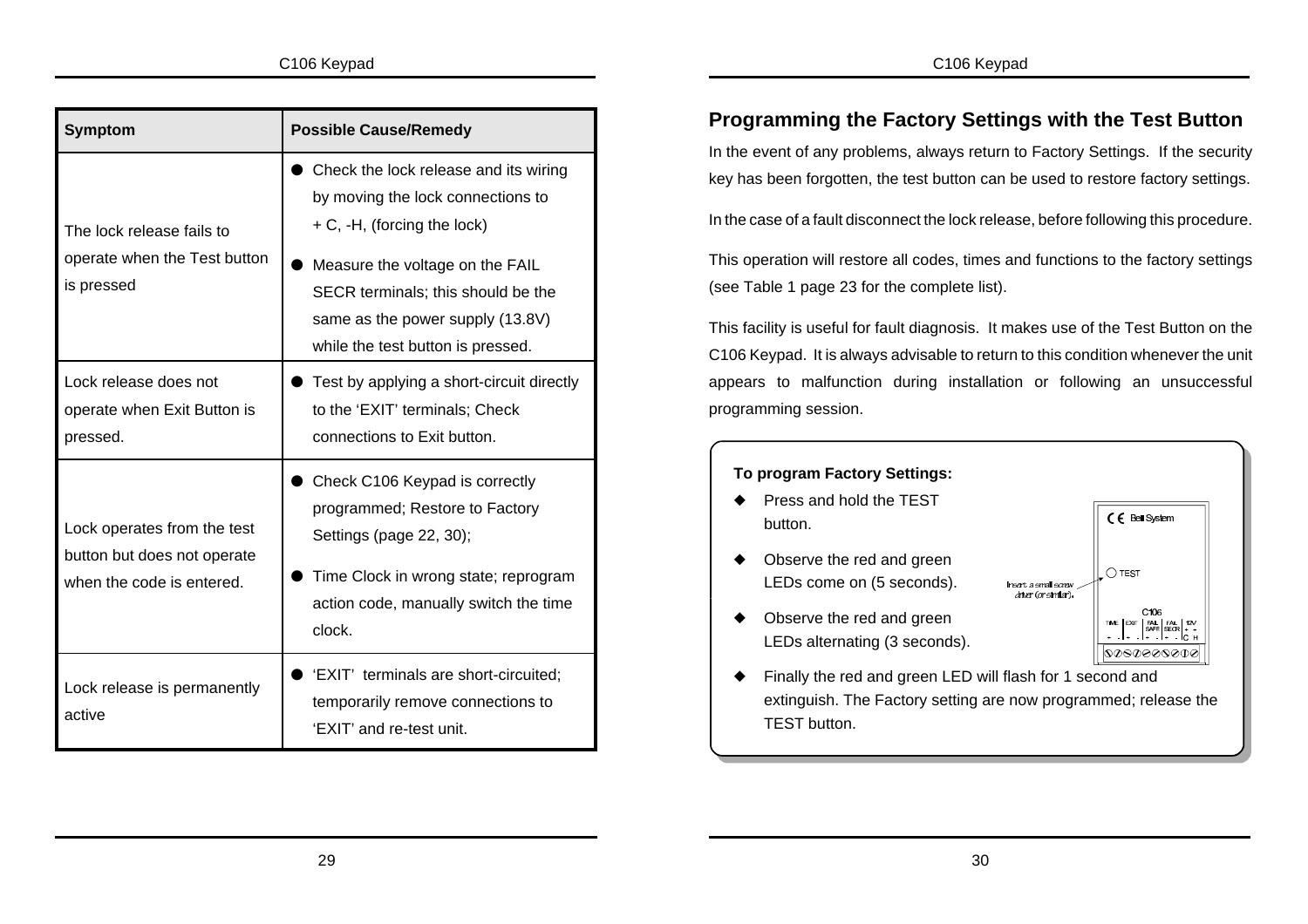# **Specification for the C106 Controller**

## **Outputs**

## **Lock**

| Output Voltage: | Same as Input Voltage |
|-----------------|-----------------------|
|-----------------|-----------------------|

Load (maximum): 0.5A (load inductive or resistive)

### **Power (C + & H -)**

- Input Voltage: 12V to 14V  $=$  or 12V  $\sim$
- Current (maximum): 60mA

### **Dimensions**

- C106 Keypad: 90mm x 62mm x 33mm
- Panel Cutout: 87.75mm x 59.7mm
- Panel Thickness 2mm or 3mm

### **Standards**



This Product complies with European Directive 89/336/EEC for Electro-Magnetic Compatibility (EMC)

AND

73/23/EEC for Low Voltage Systems (LVD)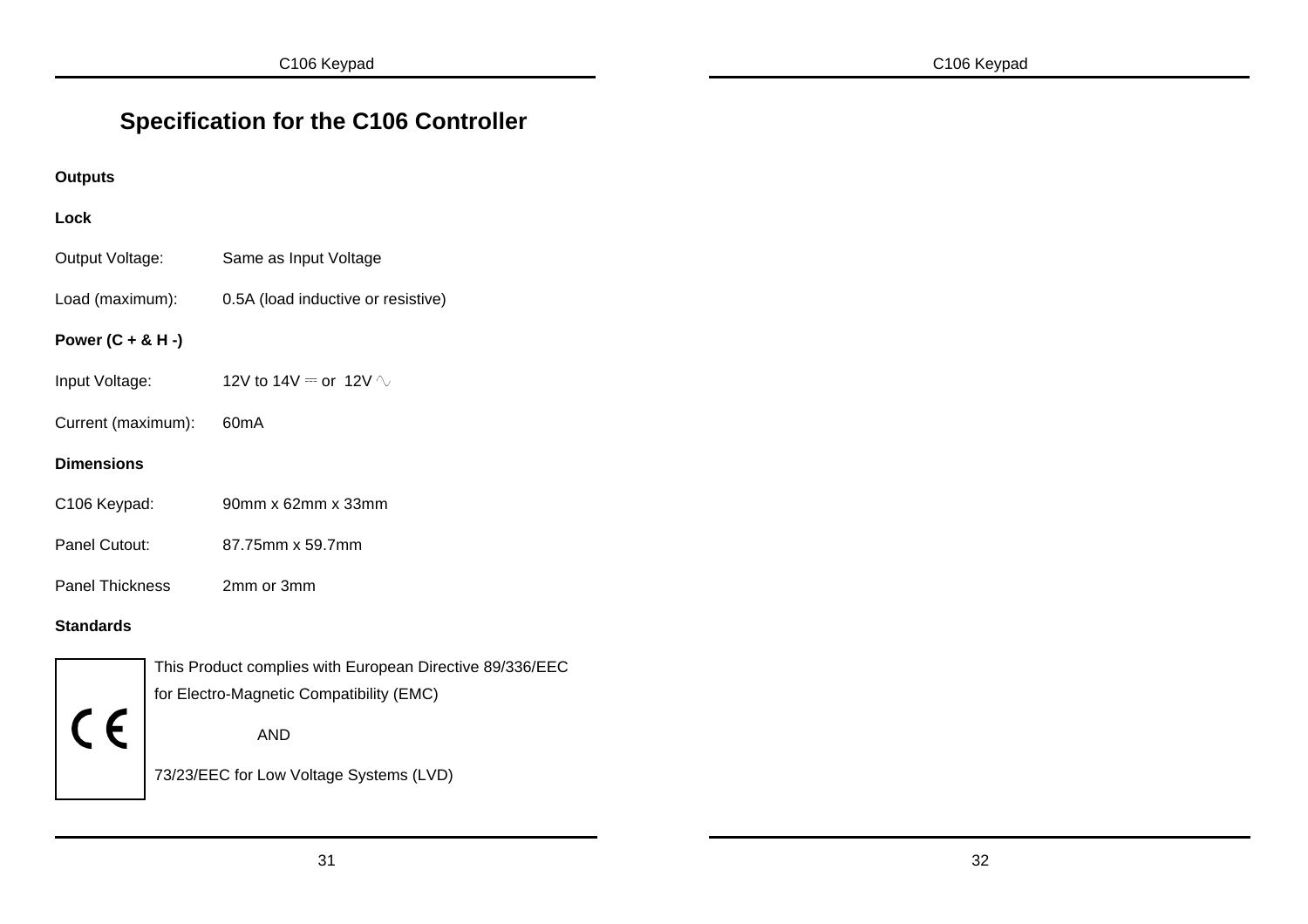# **General Description**

The CS106 series systems are combined Door Entry Telephone and Coded Access Systems. The entrance panel incorporates a number of push buttons for each telephone, a speaker grill and an integral C106 keypad.

## **CS106 Complete Systems**

The CS106-N systems include all of the components necessary for a single-door Coded Access and Door Entry Telephone System:-

- 1 C106 Coded Access Keypad.
- 1 CP106-*N* Anodised Aluminium Entrance Panel with integral keypad and surface mounting back-box and including a model 61 speech unit.
- *N* Model 801 Door Entry Telephones
- 1 Model 203 Lock Release.
- 1 Model 340 Power Supply Unit

*N* - specifies the number of push-buttons/telephones (eg CS106-3: 3 phone system)

# **CS106 Combined Series**

**Combined Door Entry and Coded Access Keypad**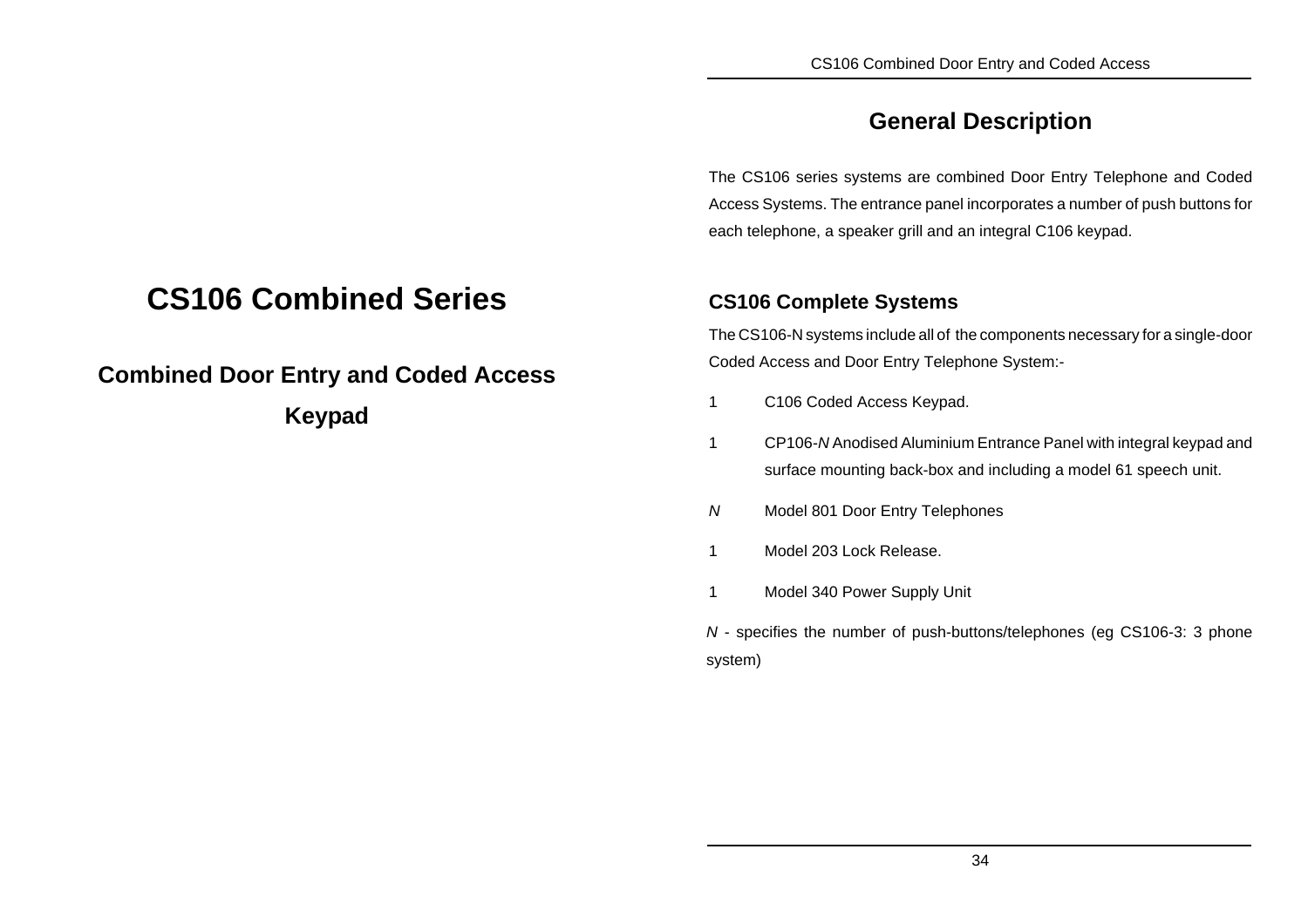## **Installation of the Door Entryphone System**

From an electrical point of view, the combined systems may be regarded as separate door entry and coded access systems with the exception of a common lock release. The coded access system and its installation is described in detail in the preceding half of this manual. The wiring diagram on page 42 shows the wiring connections for the Door Entry Telephone System, including the simple connections which interface with the C106 Coded Access Controller.

#### **The Model 801 Door Entry Telephone**

This is designed to be wall mounted in a convenient indoor location.

#### **The Entrance Panel**

The entrance panel, containing the speech unit, is supplied with either a surface or flush-mounting back box. It should be mounted on an outside wall near the front door, and in a sheltered location.

#### **Extension Phones**

Each apartment can have upto 3 extension phones (4 phones in total).

#### **Tradesman button (optional)**

This is used in conjunction with a time-clock to allow tradesmen access during restricted hours. The time-clock may be 240V AC or 12V DC operated, but must have a voltage-free isolated contact.



# **Cable Planning**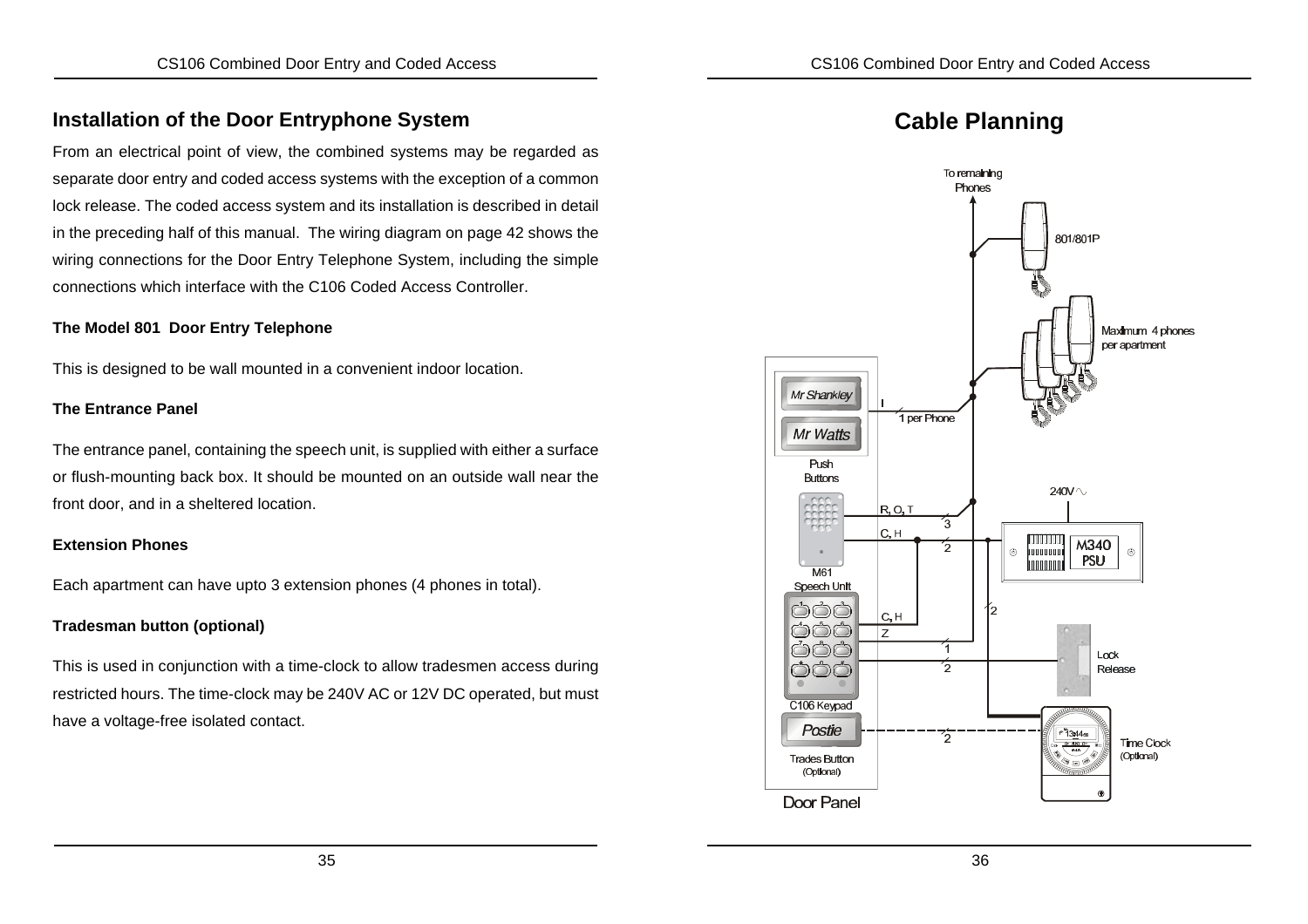## **Cable Requirements**

For optimum clarity of speech it is strongly recommended that this system is installed using twisted-pair telephone cable (e.g. type CW1308). Use one of the pairs for the R & O connection between the speech unit and the telephone.

| <b>Connections</b>         | No. of cores      | Core<br>diameter  | Cable<br>length |
|----------------------------|-------------------|-------------------|-----------------|
| Phone                      | $4 + 1$ per phone | 0.5 <sub>mm</sub> | 100M max.       |
|                            |                   | 0.5 <sub>mm</sub> | up to 15M       |
| <b>Power Supply</b>        | 2                 | 1.0 <sub>mm</sub> | up to 50M       |
|                            | 2                 | 0.5 <sub>mm</sub> | up to 5M        |
| Lock release (up to 500mA) |                   | 1.0 <sub>mm</sub> | up to 25M       |
| Time clock                 | 4                 | 0.5 <sub>mm</sub> | 100M max.       |
| Exit                       | 2                 | 0.5 <sub>mm</sub> | 100M max.       |
| <b>Trades Button</b>       | 2                 | 0.5 <sub>mm</sub> | 100M max.       |

In most cases cable length restrictions should not present a problem, however where longer lengths are required please refer to the manufacturer for advice.

## **Installation Procedure**

Connect all items by following the wiring diagram, on page 42. It is strongly recommended that a single telephone be connected at a time and fully tested before proceeding to the next.

### **Speech adjustment**

The model 61 speech units have two pots at the rear for adjustment of speech levels as follows:

Volume A: Speech level at the Entrance Panel

Volume B: Speech level at the Telephone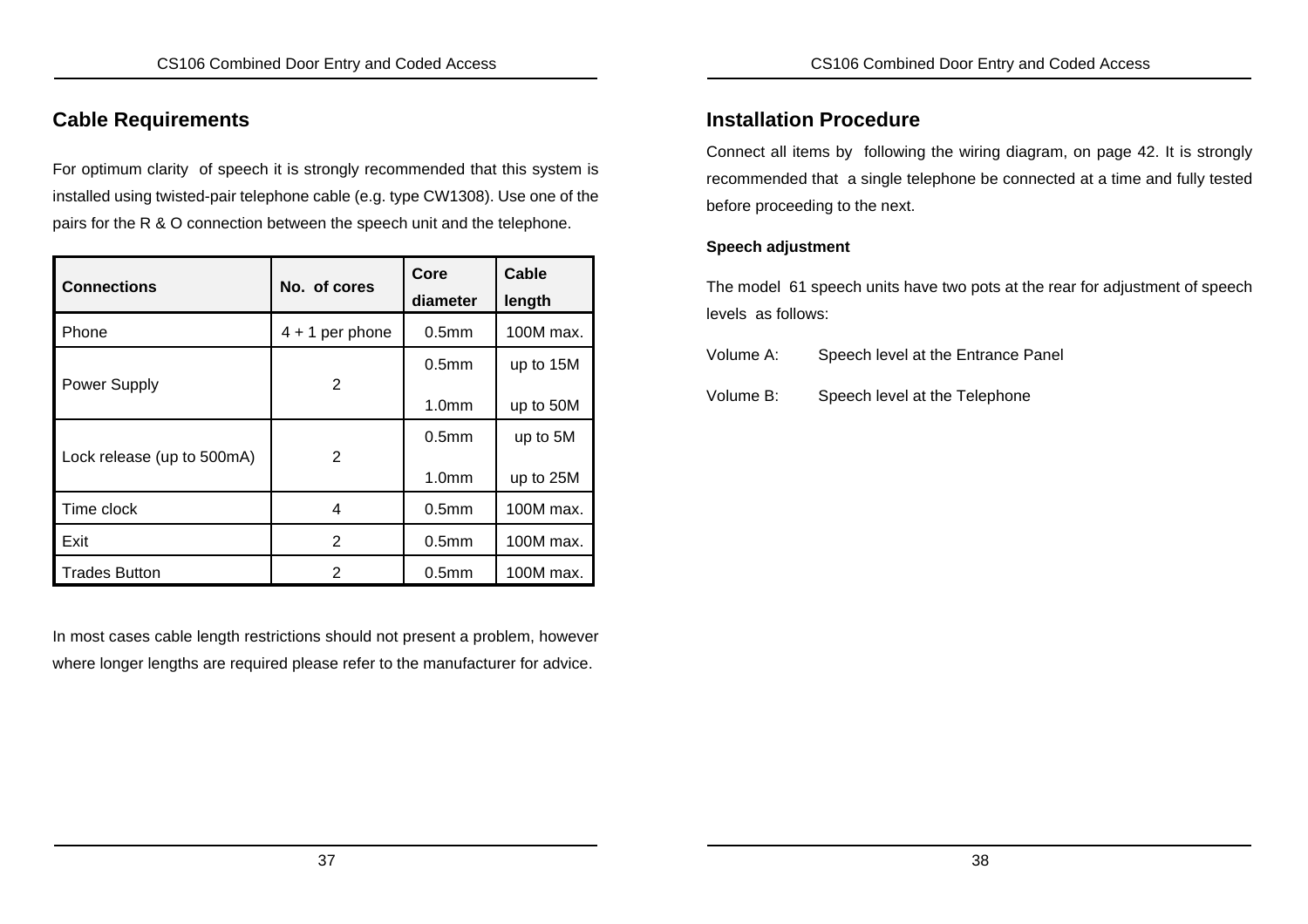# **Troubleshooting**

Use the table below to determine the most probable cause of a fault condition. Refer also to page 26 for problems with the coded access system (C106 Keypad).

### **Telephone Problems**

| <b>Symptom</b>    | <b>Possible Cause/Remedy</b>                                              |  |
|-------------------|---------------------------------------------------------------------------|--|
|                   | Volume adjustment required on speech<br>unit.                             |  |
|                   | Speech unit is not tight against the<br>panel grill.                      |  |
| Low Speech Volume | Panel grill is blocked                                                    |  |
|                   | More than one telephone is off the<br>hook.                               |  |
|                   | Speech unit supply voltage is low.<br>Check 10V - 15V across 'C' and 'H'. |  |

| <b>Symptom</b>                         | <b>Possible Cause/Remedy</b>                                                 |  |  |
|----------------------------------------|------------------------------------------------------------------------------|--|--|
|                                        | Volume adjustment required on the<br>Speech Unit.                            |  |  |
|                                        | Speech Unit is not tight against the<br>panel grill.                         |  |  |
| Constant tone/feedback<br>when in use. | 'O' connection between Speech unit<br>and telephone is open circuit.         |  |  |
|                                        | Entrance panel and telephone are too<br>close together.                      |  |  |
|                                        | The entrance panel is surrounded by<br>reflecting walls.                     |  |  |
|                                        | Panel grill is blocked.                                                      |  |  |
|                                        | Wiring fault on the speech signal<br>connections 'R' or 'T': 'R' carries the |  |  |
| No speech when the phone<br>is buzzed  | phone microphone signal to the speech                                        |  |  |
|                                        | unit; 'T' carries the Speech unit                                            |  |  |
|                                        | microphone to the phone.                                                     |  |  |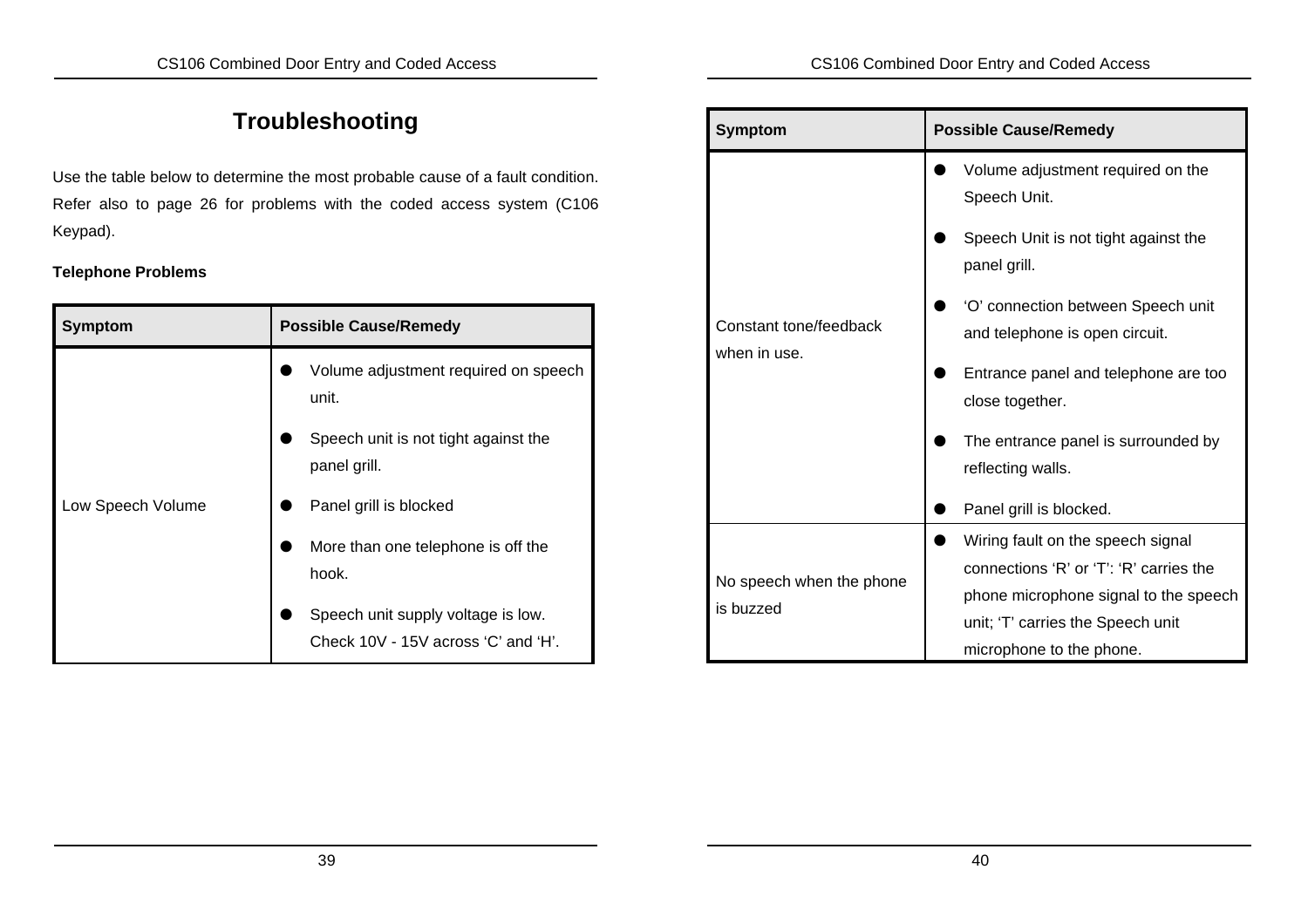## **Miscellaneous Problems**

| Symptom                                                                                                       | <b>Possible Cause/Remedy</b>                                                                                                        |
|---------------------------------------------------------------------------------------------------------------|-------------------------------------------------------------------------------------------------------------------------------------|
| Telephone will not buzz.                                                                                      | Faulty'O' or 'I' line between power<br>supply and phone. Check 10.5V - 15V<br>across 'I' and 'O' when called.                       |
| Telephone 'DOOR' button<br>does not operate release;<br>C <sub>106</sub> test button does<br>operate the lock | Missing connection to C106 Keypad<br>$Exit + terminal$<br>Fault on 'Z' or 'O' line.                                                 |
| Trades, Exit button or Fire<br>Switch inoperative.                                                            | Time-Clock is not running or incorrectly<br>set (Trades button only).<br>Check all connections to the EXIT<br>terminal on the C106. |

# **CS106-1 Wiring (1 Way Combined)**